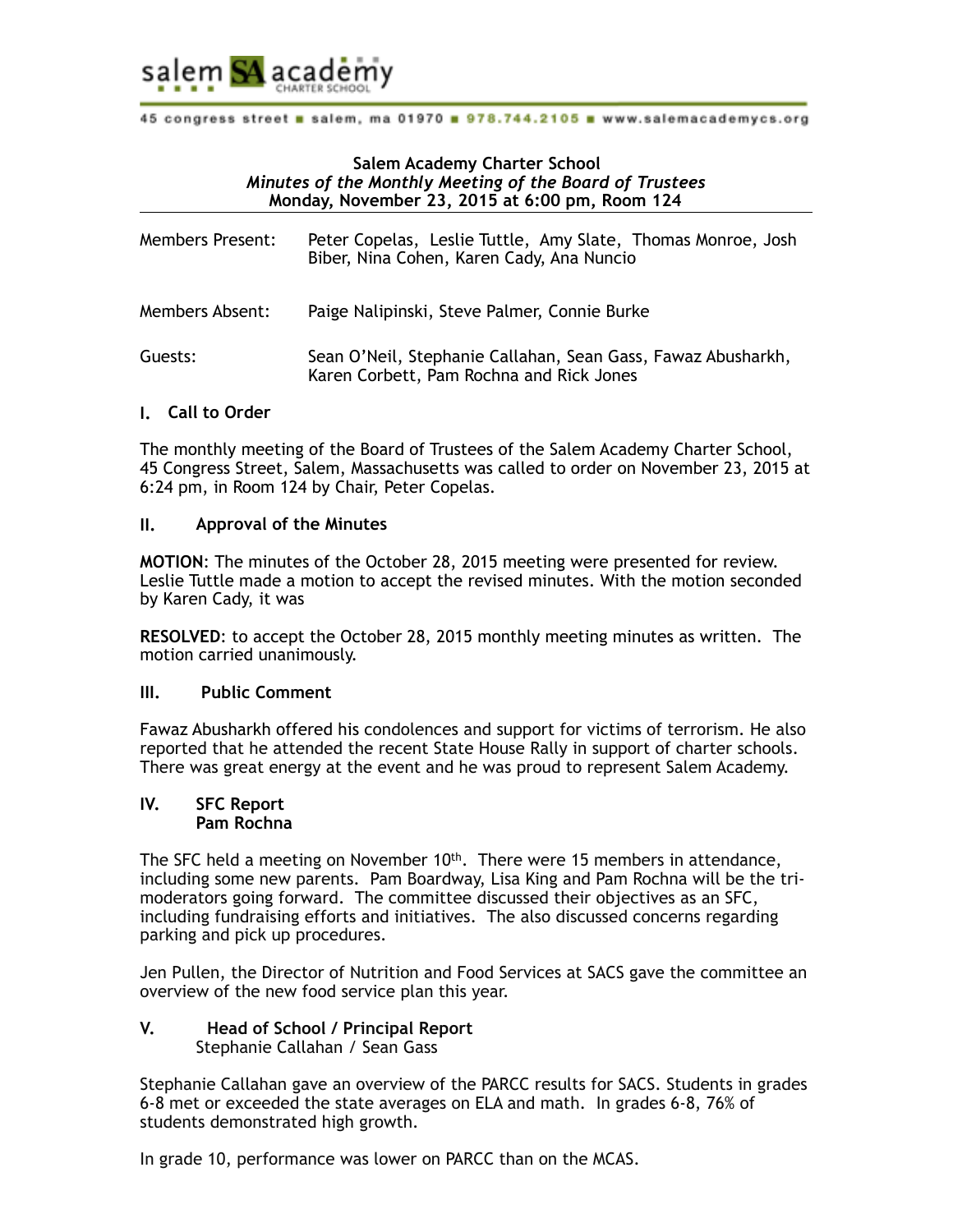

Students in grades 6-8 saw increase in performance on PARCC over MCAS. One of our highlights is grade 8 math. The students received the  $6<sup>th</sup>$  highest score in state. The students outperformed 142 out of 150 districts (only Excel Charter School and Pioneer Charter School scored higher).

Peter Copelas asked for description of the mechanism that compares MCAS and PARCC results.

Stephanie Callahan reported that we look at the Composite Performance Index (the CPI). It is a measure of the extent to which students are progressing toward proficiency in ELA and mathematics). The Lower School is looking at each student, and looking at their proficiency. For PARCC, we are considering a score of 3 or 4 the same as proficient and advanced. Proficiency over time also uses the CPI Index. Essentially, we really look at student growth – regardless of the type of test. Josh Biber added that the percentile at the SACS middle school in math is in the top 10 in the state --out of 700 schools. He added that this is an impressive achievement.

Nina Cohen asked if students are concerned with their scores or if they are more focused on their class grades. Stephanie Callahan reported that the Lower School students are aware of their progress and success on testsl as well as in their classes. They feel real ownership of their scores and want to be achieving. They are in the ANet network where they are compared to other schools and we regularly share their placement in the network with them.

Nina Cohen also asked if the scores will change if the PARCC is administered via computers, which is an option. Stephanie Callahan explained that the Lower School is using the on-line test option with ANet this year. We are again participating in the ANet, along with even higher performing schools. Our students are handling the technology well. Our second on line ANet was today and the process was successful and the outcome looks positive. Moreover, students say they prefer the computerbased testing process. Using ANet has been instrumental in helping us monitor that process.

Sean O'Neil added that the Lower School scores are extremely commendable. He thanked Stephanie Callahan for leading this effort.

#### Quarter I, Lower School

Stephanie Callahan reported that there is a different distribution in Honors and High Honors due to the shift in our grading system. We are still analyzing the data and looking at our grading shifts, but the grades feels more accurate to teachers so far.

Upper School, Sean Gass

#### Quarter I, Upper School

Sean Gass reported on Quarter I. The Upper School saw some improvements. There was some growth in students achieving Honors and High Honors and there was a drop in at-risk students. However, we still have more students at-risk than we would like. For example, 1/3 of our grade 10 students are at-risk.

The college application process in going well under the guidance of Melissa Lassen. She is reporting an increase in early applications this year. 20 of 42 students applied for early application, as compared to 5-10 students who applied in past years. Currently, we also have two students in the Posse Scholarship finals. Both students are looking at attending Center College in Kentucky.

Human Resources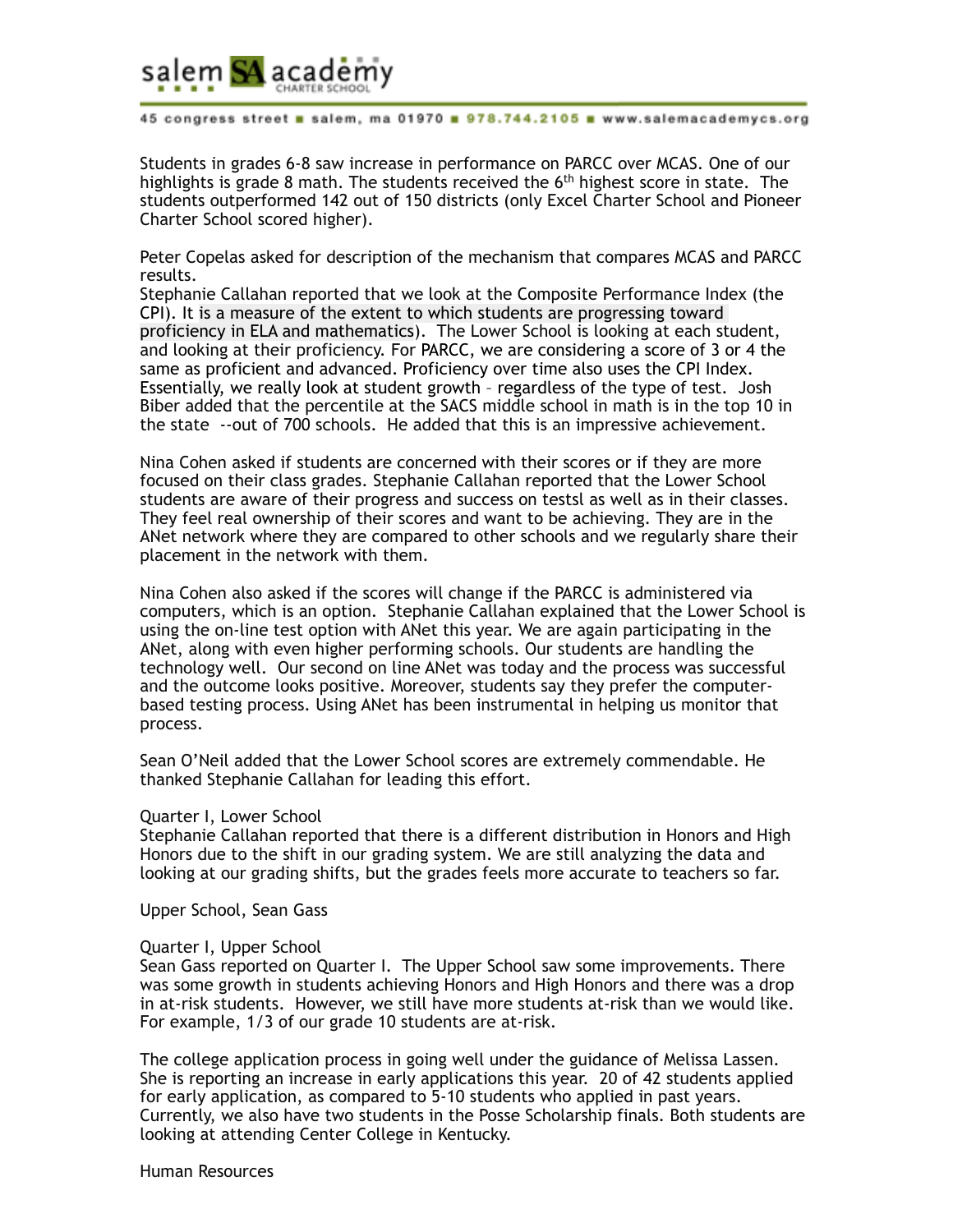

Sean Gass reported that our Assistant Dean of Students has taken a medical leave and we are opening a temporary position through May. We are also looking for more Paraprofessional support. Finally, we are still seeking a new technology teacher.

Peter Copelas asked if the difficulty in finding a technology teacher is an issue of salary or is it a shortage of candidates. Stephanie Callahan replied that with one candidate salary was an issue – but it could be timing as well. Sean Gass added that it is a challenging time to find the right person now. This position is often seen in larger districts. This kind of dual qualification is hard to find. Sean O'Neil cited that equity among teaching staff was also a priority. This position was defined as a faculty position. The salary isn't as much of a concern as finding a skilled person who is willing to work for a teacher's salary. We may look at redefining the position as more administrative to attract a different kind of candidate.

Thomas Monroe asked if the candidates have been less interested in teaching. Stephanie Callahan shared that they have seen some great teachers who don't have considerable coaching experience, and vice versa.

#### Activities

The SACS girls cross country and soccer teams both took  $1<sup>st</sup>$  place titles in the state championships. Coaches Ben Petrides, Matt Chuchul, Annie Brobst and Jennifer Conway were instrumental in making this season so successful.

#### **VI. Executive Director Report Sean O'Neil**

Charter Schools Initiative and the State House

Sean O'Neil reported on the State House rally. The Governor and others are trying to raise the charter school cap. The unions are against it. Joan Lovely and Paul Tucker, our state Representatives are not in favor of the cap increase. They believe that funds are still being taken away from public schools so they do not support the cap increase.

At this time, charter schools will likely not get additional opportunities to expand by more than 2 or 3 new schools a year, even though over 40,000 students are currently registered on wait lists.

Peter Copelas asked if a decision was made at the state level regarding the PARCC and MCAS tests for this year. Sean O'Neil reported that there had been an assumption that Commissioner Mitchell Chester would support PARCC because he was involved in its conception. However, there is some opposition because the state is testing on a national common core. Reach for the Top money helped states get the Common Core in Massachusetts. Now there is controversy over whether the state should be using a national guideline for state testing. Josh Biber added that he believes the outcome will likely be a PARCC and MCAS combined assessment that is unique to Massachusetts.

Nina Cohen asked if parents think there is too much testing. Stephanie Callahan replied that we have discussed the testing process with our parents. Last year there was a lot of testing, but that is already being addressed so that PARCC is offered once a year, instead of twice. Sean O'Neil added that our parents understand that we use assessments to gauge and monitor learning and make adjustments to our teaching. Parents also see the results here and are happy with them as well.

Nina Cohen followed up asking about a common lottery where every student in the district is enrolled in the lottery. Sean O'Neil replied that there may be value for such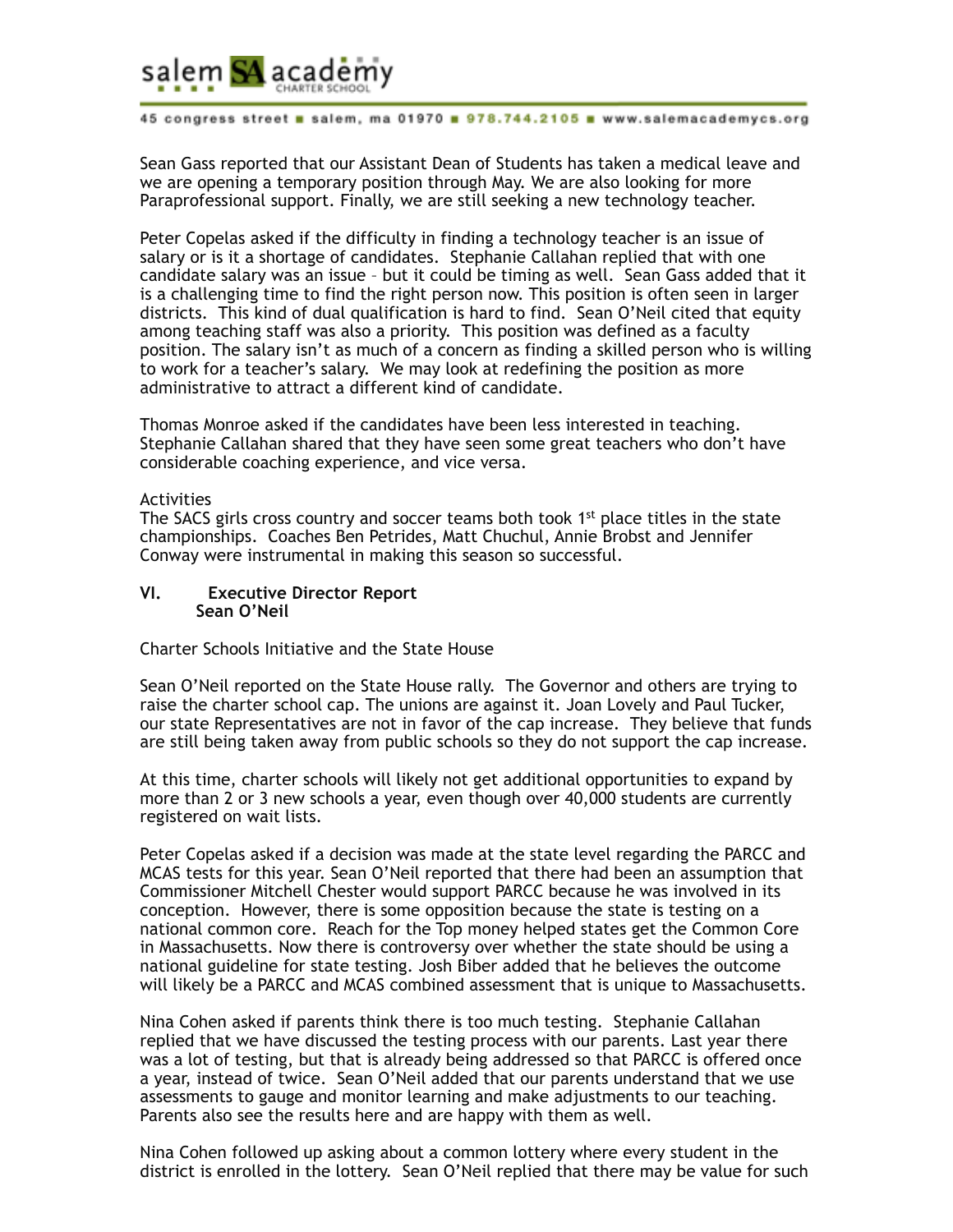

a system in Boston. For us, it seems that such a lottery could produce a group of students who we don't even know if they want to attend SACS. Ana Nuncio is concerned with the segregation in Salem Schools, especially at the Bowditch School. Sean O'Neil replied that we send a mailing to parents of all  $5<sup>th</sup>$  and  $8<sup>th</sup>$  graders each year inviting them to enter the lottery.

### **VII. Committee Reports**

- A. Finance Committee
- Connie Burke

Thomas Monroe gave the Finance Committee's report. In the Profit and Loss, there have been some adjustments made for special education teachers. In addition, there have been adjustments made for maintenance and supplies. We have hired a new cleaning company whose rates are slightly higher but the product is significantly better. Our Teach for America funding allocation was less because we have fewer TFA teachers still in training. There have been some additional computer expenses for software upgrades.

Overall, our cash position is still strong on the balance sheet.

B. Education Committee Amy Slate

The Education Committee met today to discuss the purpose of the committee and its members. This year, we are planning to focus on grading shifts and the impact of the expansion.

Members of the committee so far include Jen Lussier and Sarah Morrill. We are looking at possibly adding a senior staff member and a parent. We are also looking at the timing and duration of meetings.

C. Facilities Committee Leslie Tuttle

We are still looking at Building 2 to house the art and music space, and build only a new gymnasium. Sean O'Neil is still working with a Shetland Park to get a ruling from the Department of Labor regarding the construction of the new building. There is controversy over whether this is a public or private building since it is owned by Shetland, which is a private company, but will be used by a public school.

D. Development Committee Steve Palmer

Nina Cohen gave the Development Committee report. The Committee is still searching for grants and will apply for one of 100 grants of \$100,000 each offered by the Cummings Foundation.

SACS hosted a successful Community Luncheon last month.

Sean O'Neil and Erik Sayce are creating a giving registry, so that donors will be able to purchase items for our school, as well as make financial contributions.